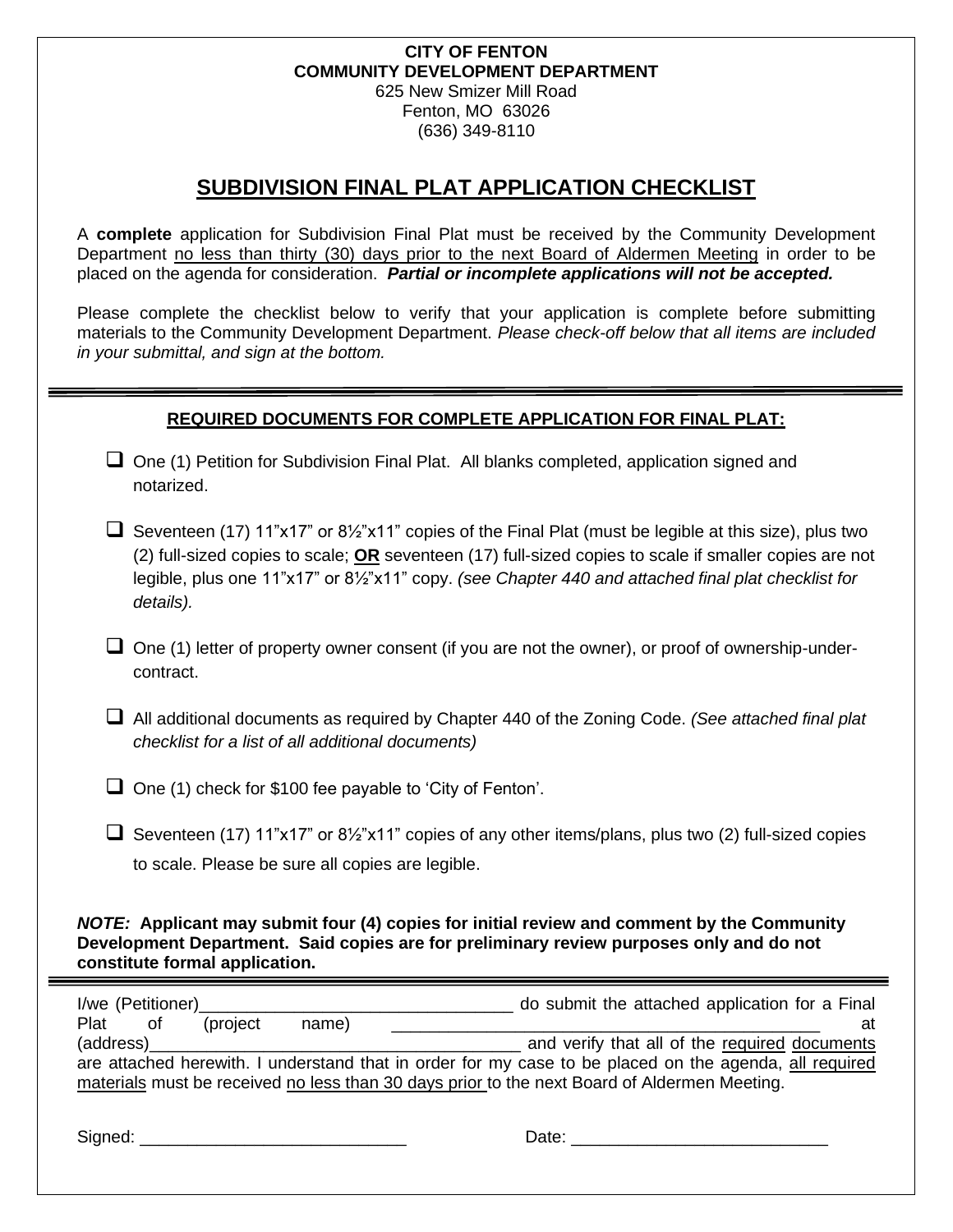## **City of Fenton Community Development Department** 625 New Smizer Mill Road Fenton, MO 63026 (636) 349-8110

# **PETITION FOR SUBDIVISION FINAL PLAT**

**DATE: \_\_\_\_\_\_\_\_\_\_\_\_\_\_\_\_\_\_\_\_\_\_\_\_\_\_\_\_ PETITION NO.: \_\_\_\_\_\_\_\_\_\_\_\_\_\_\_**

**DATE PAID: \_\_\_\_\_\_\_\_\_\_\_\_\_\_\_\_\_\_\_\_\_\_\_\_ FEE: \_\_\_\_\_\_\_\_\_\_\_\_\_\_\_\_\_\_\_\_\_\_\_**

Now comes \_\_\_\_\_\_\_\_\_\_\_\_\_\_\_\_\_\_\_\_\_\_\_\_\_\_\_\_ and state(s) to the Board of Aldermen that he (she) (they) has (have) the following legal interest in the tract of land located within the legal boundaries of the City of Fenton.

- A. Address and Legal description of property. (Legal description can be attached)
- B. Legal description of portion of the property for which is petitioned giving angles, bearings, and distances. (Legal description can be attached)

\_\_\_\_\_\_\_\_\_\_\_\_\_\_\_\_\_\_\_\_\_\_\_\_\_\_\_\_\_\_\_\_\_\_\_\_\_\_\_\_\_\_\_\_\_\_\_\_\_\_\_\_\_\_\_\_\_\_\_\_\_\_\_\_\_\_\_\_\_\_\_\_ \_\_\_\_\_\_\_\_\_\_\_\_\_\_\_\_\_\_\_\_\_\_\_\_\_\_\_\_\_\_\_\_\_\_\_\_\_\_\_\_\_\_\_\_\_\_\_\_\_\_\_\_\_\_\_\_\_\_\_\_\_\_\_\_\_\_\_\_\_\_\_\_ \_\_\_\_\_\_\_\_\_\_\_\_\_\_\_\_\_\_\_\_\_\_\_\_\_\_\_\_\_\_\_\_\_\_\_\_\_\_\_\_\_\_\_\_\_\_\_\_\_\_\_\_\_\_\_\_\_\_\_\_\_\_\_\_\_\_\_\_\_\_\_\_ \_\_\_\_\_\_\_\_\_\_\_\_\_\_\_\_\_\_\_\_\_\_\_\_\_\_\_\_\_\_\_\_\_\_\_\_\_\_\_\_\_\_\_\_\_\_\_\_\_\_\_\_\_\_\_\_\_\_\_\_\_\_\_\_\_\_\_\_\_\_\_\_

\_\_\_\_\_\_\_\_\_\_\_\_\_\_\_\_\_\_\_\_\_\_\_\_\_\_\_\_\_\_\_\_\_\_\_\_\_\_\_\_\_\_\_\_\_\_\_\_\_\_\_\_\_\_\_\_\_\_\_\_\_\_\_\_\_\_\_\_\_\_\_\_ \_\_\_\_\_\_\_\_\_\_\_\_\_\_\_\_\_\_\_\_\_\_\_\_\_\_\_\_\_\_\_\_\_\_\_\_\_\_\_\_\_\_\_\_\_\_\_\_\_\_\_\_\_\_\_\_\_\_\_\_\_\_\_\_\_\_\_\_\_\_\_\_ \_\_\_\_\_\_\_\_\_\_\_\_\_\_\_\_\_\_\_\_\_\_\_\_\_\_\_\_\_\_\_\_\_\_\_\_\_\_\_\_\_\_\_\_\_\_\_\_\_\_\_\_\_\_\_\_\_\_\_\_\_\_\_\_\_\_\_\_\_\_\_\_ \_\_\_\_\_\_\_\_\_\_\_\_\_\_\_\_\_\_\_\_\_\_\_\_\_\_\_\_\_\_\_\_\_\_\_\_\_\_\_\_\_\_\_\_\_\_\_\_\_\_\_\_\_\_\_\_\_\_\_\_\_\_\_\_\_\_\_\_\_\_\_\_

- C. Final Plat of property prepared by a registered engineer or land surveyor. (Survey or plat must be attached to this petition.)
- D. Acreage to nearest tenth of an acre of the portion for which the final plat is petitioned: ences. From to lots.
- E. Return signed and notarized application, fee, and seventeen (17) 11"x17" or 8½"x11" sets and two (2) full-sized sets to scale of any plans to the Community Development Department. Please submit seventeen (17) full-sized sets to scale of all items/plans plus one 11"X17" or 8½"x11" copy if smaller plans are not legible.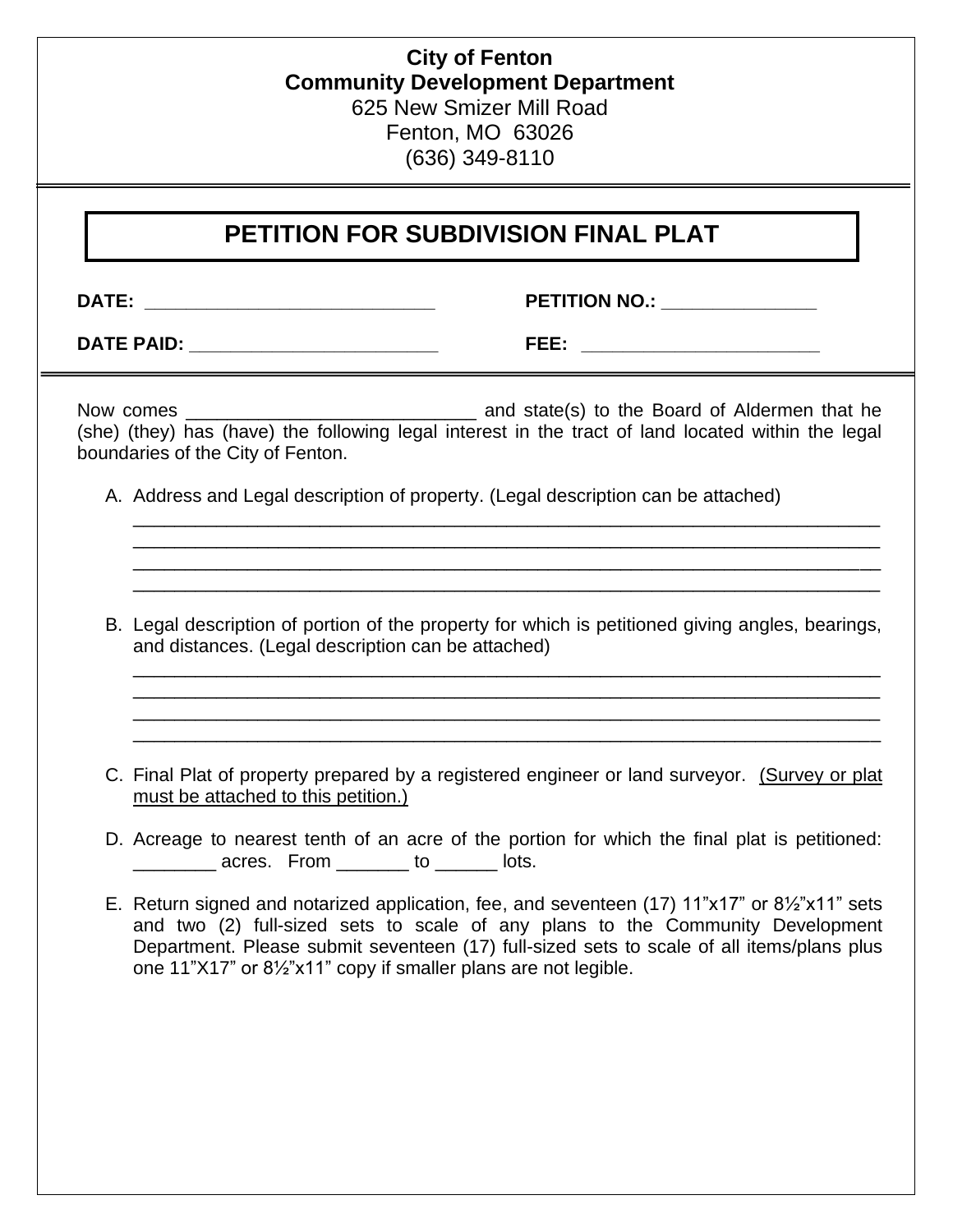## **PETITION FOR FINAL PLAT PETITION FOR FINAL PLAT**

 $\ddot{\phantom{0}}$ 

I (we) hereby certify that I (we) have a legal interest in the described property or I (we) am (are) the duly appointed representative(s) of the property owner and that all information given herein is true and a statement of fact. As owner(s) or petitioner(s), I (we) will comply with all requirements of the City of Fenton Zoning Code including: setback line, off-street, and public improvements.

| Subscribed and sworn to before me this _____ day of _____________________________ 20____. |
|-------------------------------------------------------------------------------------------|
|                                                                                           |
|                                                                                           |
|                                                                                           |
|                                                                                           |
| (Notary Public)                                                                           |
|                                                                                           |
|                                                                                           |
|                                                                                           |
|                                                                                           |
|                                                                                           |
| <b>REMINDER:</b> Applications, all attachments, and fee must be received by the Community |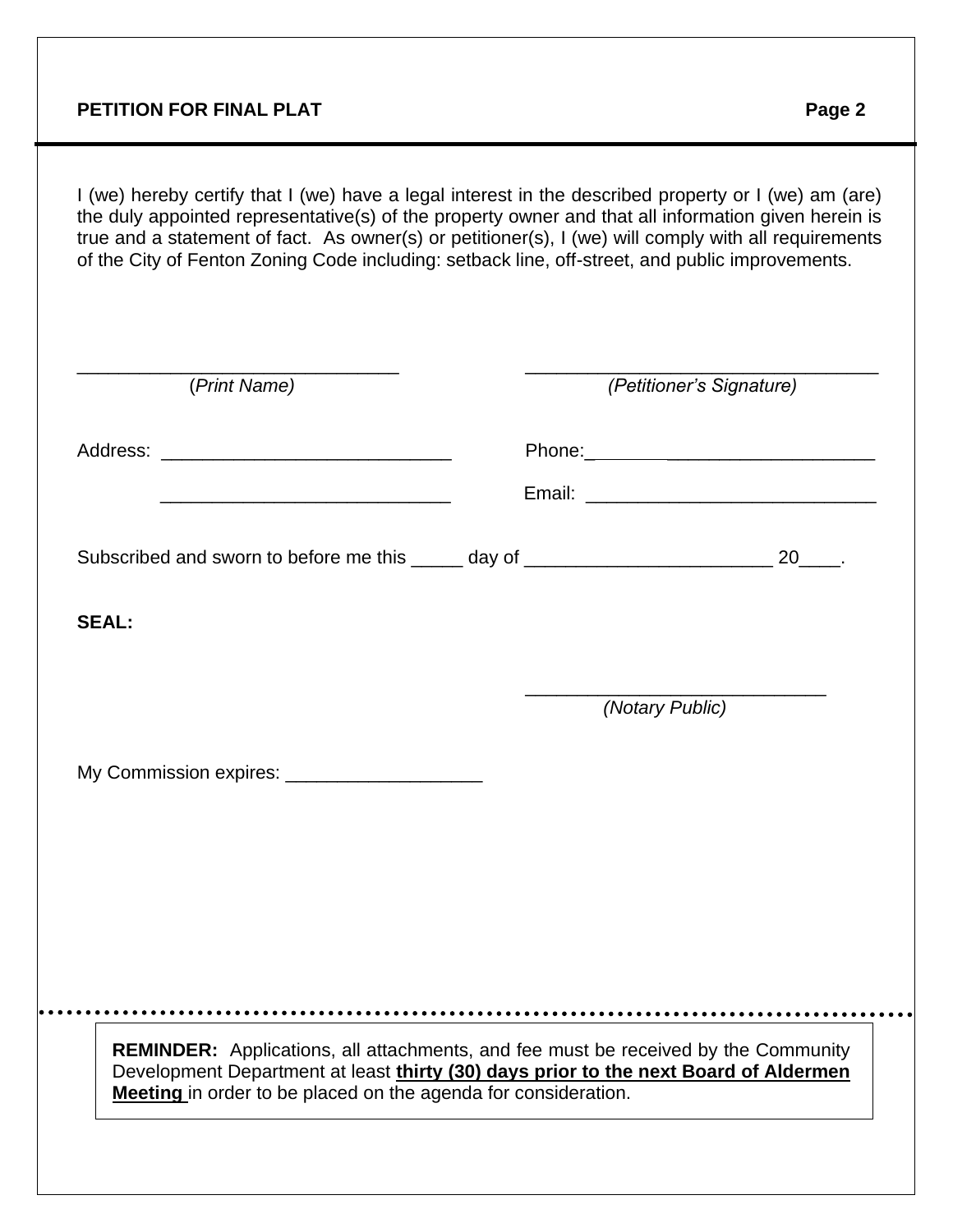## **ADDITIONAL DOCUMENTS REQUIRED FOR FINAL PLAT SUBMITTAL:**

**Prior to forwarding a final plat to the Board of Aldermen, the developer shall provide the Community Development Director with the following documents, as they may be applicable:**

- ❑ Guarantee of installation of water mains from Missouri American Water Company.
- ❑ Street lighting contract from Ameren MO. Submittal of contract is optional and is to be accepted in lieu of an increased value for escrow of actual construction costs.
- ❑ Verification of street names and addresses from St. Louis County Department of Revenue, Mapping Division, or other agency with jurisdiction.
- ❑ Verification of location of fire hydrants and adequacy of water supply from applicable Fire District.
- ❑ Tax Certificate or copy of paid tax bill from the Office of the St. Louis County Collector of Revenue.
- ❑ Any special study or engineering calculations required.
- ❑ Letter from MSD certifying connection fees have been paid.
- ❑ Documentation from Corps of Engineers and/or other local, state or federal agencies indicating all applicable permits have been obtained and notice submitted.
- ❑ Trust Indenture (See Section 440.150 of the Zoning Code).
- ❑ Escrow Agreement (See Chapter 440.120 of the Zoning Code). An example is attached.

## **FINAL PLATS SUBMITTED TO THE BOARD OF ALDERMEN FOR THEIR REVIEW AND APPROVAL MUST CONTAIN THE FOLLOWING INFORMATION.**

- $\Box$  The final plat shall conform to the preliminary plat.
- $\Box$  The final plat shall be prepared by a registered engineer or land surveyor, at scale of one (1) inch = fifty (50) feet in any increments of ten (10) feet from an accurate survey on one (1) or more sheets whose maximum dimensions are thirty-six (36) by forty-two (42) inches. In certain unusual instances where the subdivided area is of unusual size or shape, the Community Development Director may permit a variation in the scale or size of the final plat. If more than one (1) sheet is required, a key map on sheet No. 1 showing the entire subdivision at reduced scale shall be provided.
- ❑ Signature block for the City of Fenton City Clerk and the Planning and Zoning Commission Chairperson (see attached example).
- ❑ Signature block for the lien holder (if applicable).
- ❑ Signature block for the property owner.
- ❑ North arrow and graphic scale.
- ❑ The boundary lines within the out boundary lines of the subdivision with accurate distances and bearings; also, all section, U.S. Survey and congressional township and range lines; and the boundary lines of municipalities, sewer and school districts, and other legally established districts within and the name of or description of any of the same adjacent to or abutting on the subdivision.
- $\Box$  The lines of all proposed streets and alleys with their widths and names.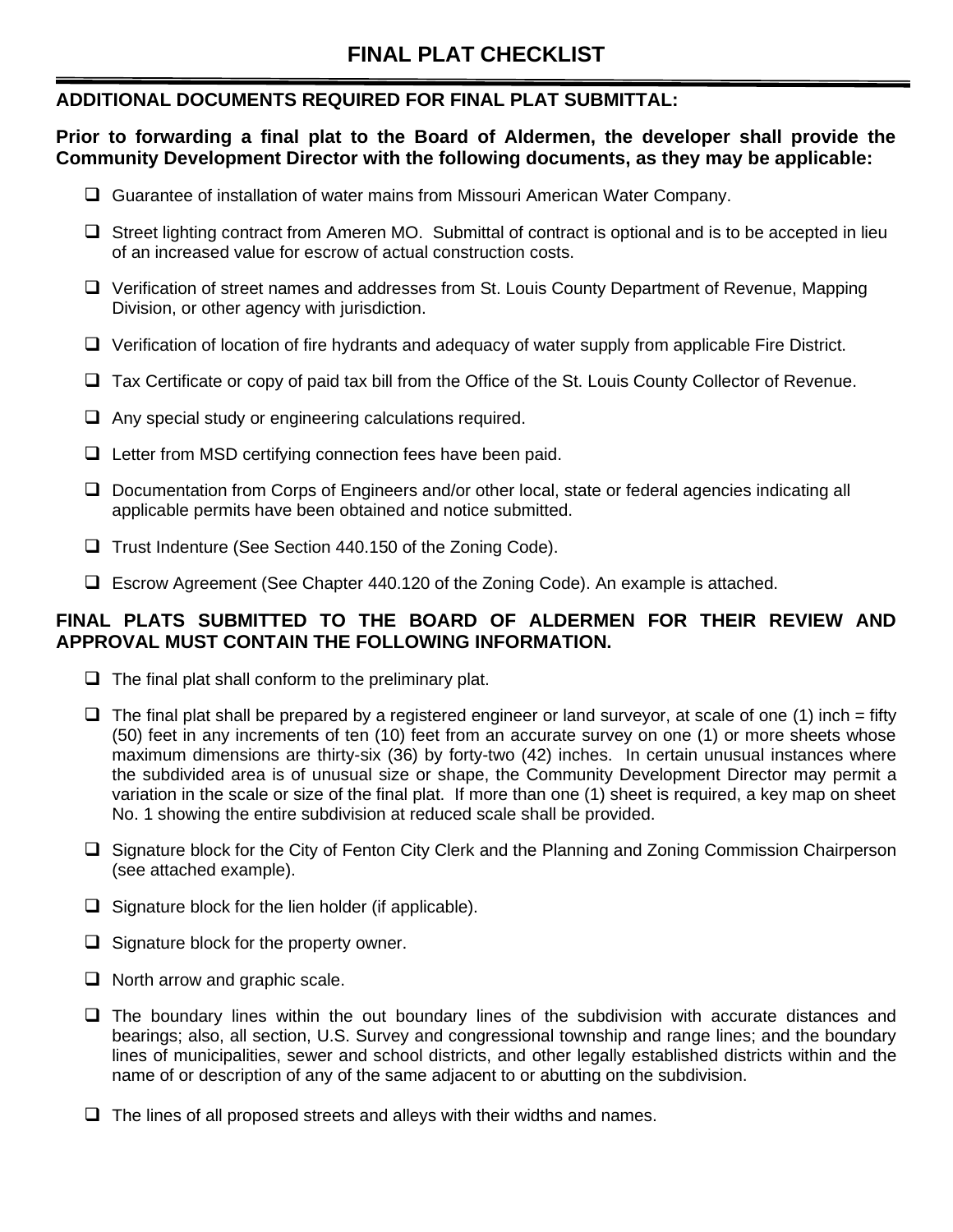- $\Box$  An accurate delineation of any property offered for dedication to public use.
- ❑ The angle of intersection of streets.
- ❑ The boundary lines of all adjoining lands and the right of way lines of adjacent streets and alleys with their widths and names.
- ❑ All lot lines and an identification system for all lots.
- ❑ All required Setbacks on a typical Lot and easements or streets, services, or utilities, with figures showing their dimensions and listing types of uses that are being provided.
- ❑ All dimensions and bearings, both linear and angular, radii and arcs, necessary for locating the boundaries of the subdivision, blocks, lots, streets, alleys, easements, building lines, and of any other areas for public or private use. The linear dimensions are to be expressed in feet and decimals of a foot.
- ❑ All survey monuments, together with the descriptions.
- $\Box$  Area in square feet for each lot or parcel on the plat or a supplemental sheet showing same.
- ❑ Name of subdivision and description of property subdivided, showing its location and area.
- $\Box$  Certification by a land surveyor who performs the property survey to the effect that the plat represents a survey made by him, and that the locations of all required survey monuments, installed or to be installed, are correctly shown thereon. The month and year during which the survey was made shall also be shown.
- □ Trust indentures and trusteeships where required by the City and their periods of existence. Should such indentures and trusteeships be of such length as to make the lettering of same on plat impracticable and thus necessitate the preparation of a separate instrument, reference to such instrument shall be made on the plat.
- $\square$  The subdivision name approved on the final plat shall constitute the subdivision's official name. When a subdivision name has been changed, all subsequent plats submitted for processing shall reference the original name, which should include names recorded on site plans. Any other name used for advertising or sales purposes does not constitute an official revised name unless approved on a recorded plat approved by the Board.
- ❑ If the developer places restrictions on any property contained in the subdivision that is greater than those required by the Zoning Ordinance or this Chapter, such restrictions references thereto should be indicated on the plat and/or recorded trust indenture.
- ❑ Zoning District and Zoning District boundary line when property is located in more than one (1) district.
- ❑ Accurately note elevation referring to mean U.S.G.S. datum for permanent benchmark.
- ❑ All remaining common ground is to be platted with the recording of the final lot, unit, or phase of the development.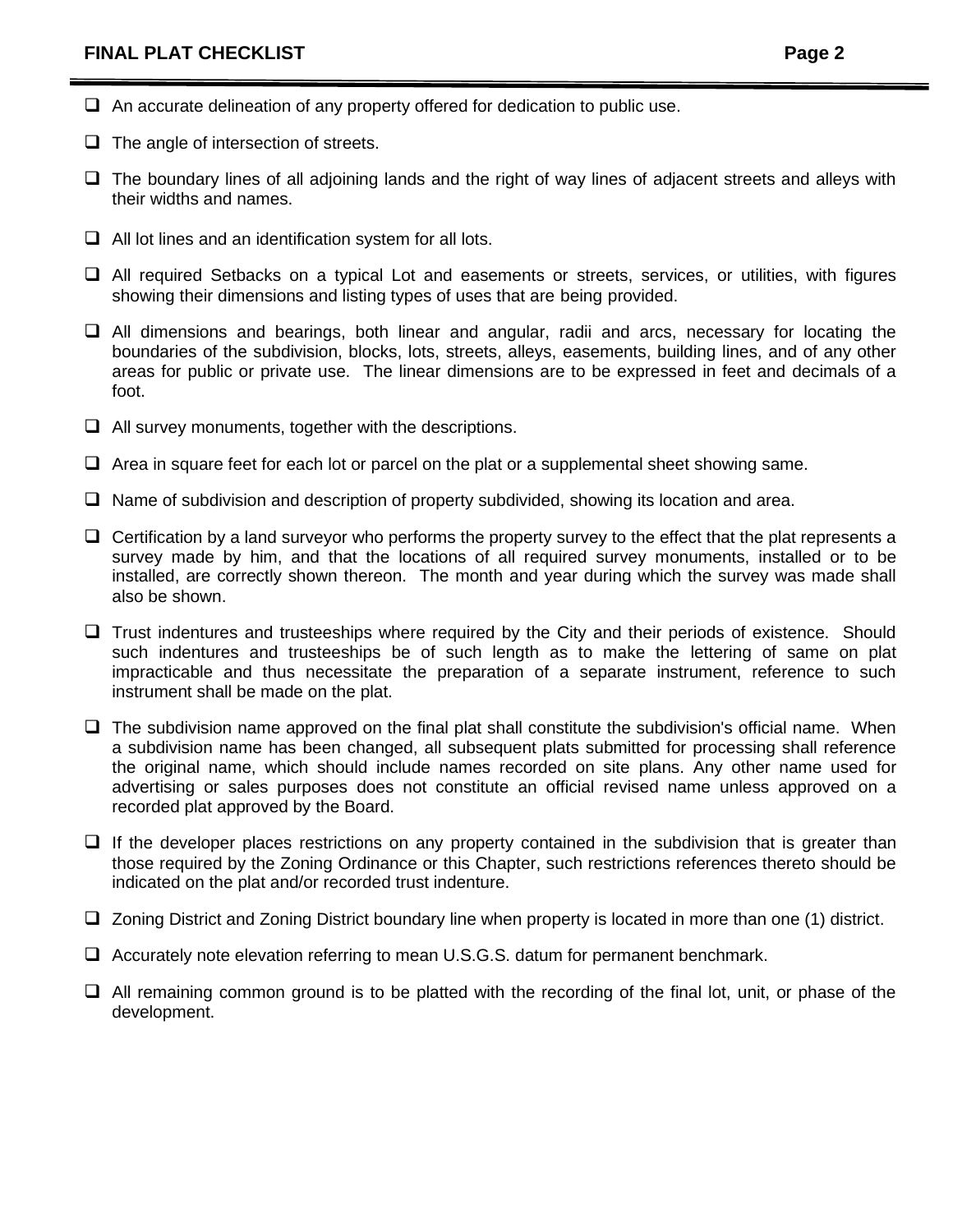## **LETTER OF CREDIT DEPOSIT AGREEMENT GUARANTEEING SUBDIVISION IMPROVEMENTS BETWEEN THE CITY OF FENTON, MISSOURI AND**

*[Name of owner/developer]* 

**THIS DEPOSIT AGREEMENT** ("ESCROW AGREEMENT"), is made and entered into this **day of \_\_\_\_\_\_\_\_\_\_ 20\_\_**, by \_

(hereinafter referred to as the "DEVELOPER") and the CITY OF FENTON, MISSOURI (hereinafter referred to as the as "CITY").

## **WITNESSETH:**

**WHEREAS**, the DEVELOPER has submitted required plans, information and data to the CITY for the creation and development of a subdivision to be known as

 (hereinafter referred to as the "Subdivision") and requested approval of the same, and

**WHEREAS**, a Preliminary Plat for the Subdivision (the "Preliminary Plat") and the improvement plans for the Subdivision have been submitted to the CITY together with the estimated costs of construction, installation and completion of the Subdivision Improvements, all in accordance with the CITY's subdivision regulations; and

**WHEREAS**, the establishment of a guarantee of completion of the Subdivision Improvements is required as a condition of the final plat for the Subdivision; and

**WHEREAS**, the DEVELOPER desires establish the Subdivision Improvement guarantees in the form of this ESCROW AGREEMENT and accompanying letter of credit which shall required completion of such improvements within two (2) years hereof, unless otherwise extended by the Board of Aldermen; and,

**NOW, THEREFORE**, in consideration of the covenants, promises and agreements herein provided,

## **IT IS HEREBY MUTUALLY AGREED:**

1. The DEVELOPER, has deposited an irrevocable standby letter of credit with the CITY in the sum of the sum of the sum of the sum of the sum of the sum of the sum of the sum of the sum of the sum o (the "DEPOSIT SUM") payable to the CITY and guaranteeing the construction, installation, maintenance, and completion of all required Subdivision improvements, all in accordance with the plans approved by the CITY and on file with the Community Development Director (the "Approved Improvement Plans") and in accordance with the CITY ordinances regulating the same. The DEPOSIT SUM shall consist of an amount equal to 110% of the *estimated*  costs of the construction, completion, and installation of the Subdivision required improvements ("ESTIMATED COSTS") as set forth on the attached Estimate Sheet (**Exhibit 1**). Nothing in the estimates or specification of component items shall in any way limit the CITY or require release based on each line item, and DEVELOPER agrees it continues to be obligated to compete and guarantee completion of all Subdivision Improvements. The CITY and DEVELOPER agree that the DEPOSIT SUM shall guarantee the construction,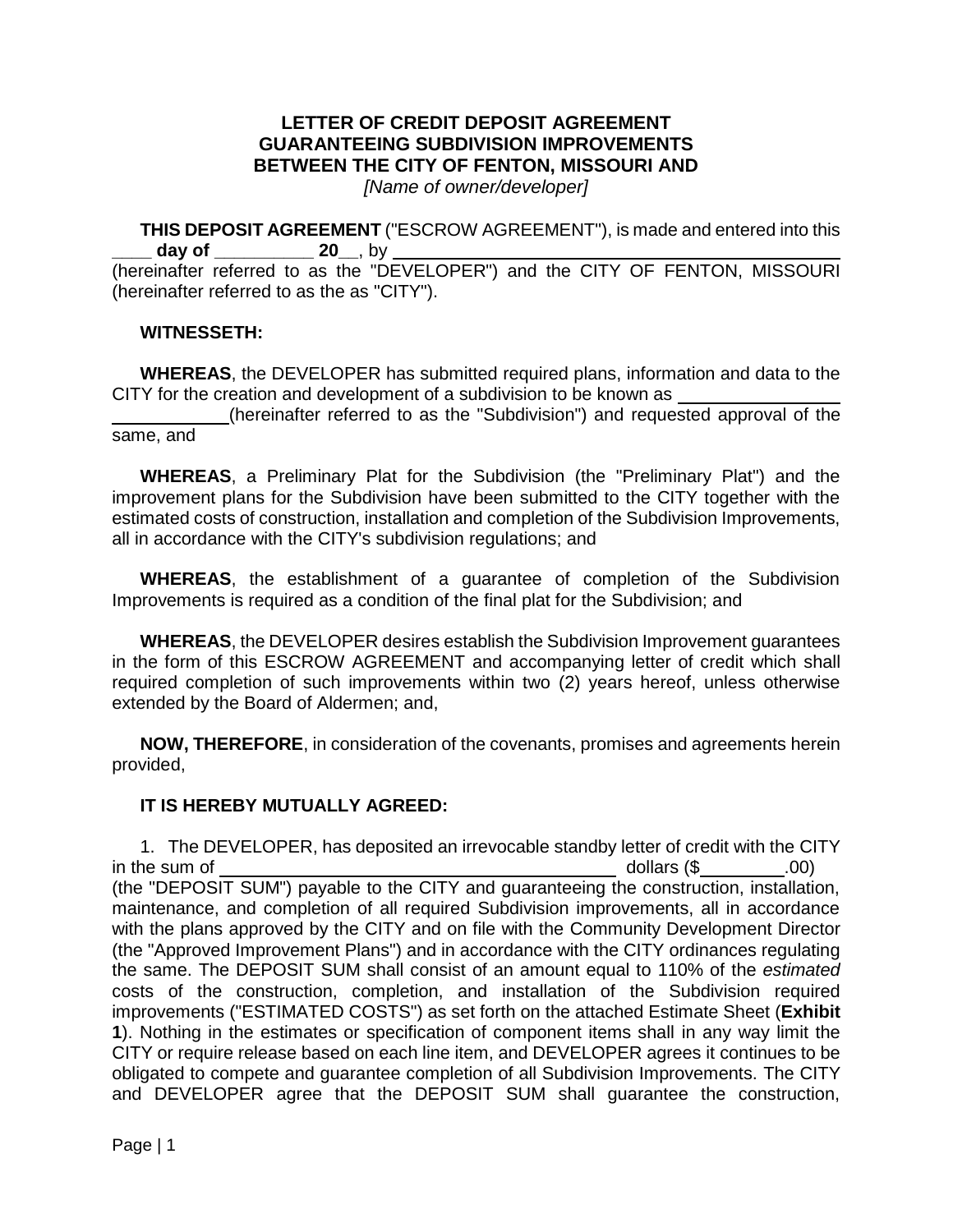installation, completion and maintenance of the required subdivision improvements in the Subdivision, all in accordance with the approved plans therefore and in accordance with the ordinances of the CITY regulating the same.

2. The DEPOSIT SUM guarantees the construction, installation, maintenance, and completion of all Subdivision Improvements in accordance with the Approved Improvement Plans which are incorporated in this ESCROW AGREEMENT by reference and as summarized in the attached Exhibit 1 and as required by the ordinances and regulations of the City. Any release of part of or a portion of the DEPOSIT SUM is only an accommodation to the DEVELOPER and is not a waiver of any kind by the CITY of its rights under the ESCROW AGREEMENT that the entire DEPOSIT SUM guarantees each and every improvement.

3. In the event the DEPOSIT SUM herein provided is insufficient to complete Subdivision Improvements as reasonably determined by the CITY, the DEVELOPER will, upon demand by the CITY accompanied by a detailed itemization of the requested additional sum, deposit with the CITY additional monies which, in the opinion of the CITY, will be required to complete Subdivision Improvements, and said additional sum shall be subject to the terms of this ESCROW AGREEMENT. In the event that the DEVELOPER does not deposit the additional monies with the CITY within 10 days or does not request a hearing from the CITY within that time, the Subdivision shall be deemed in default and/or abandoned as set forth in paragraph 8.

4. The DEVELOPER guarantees: (a) that all required utilities and improvements will be installed, constructed and completed in accordance with the Approved Improvement Plans and the ordinances of the CITY not later than **two years** after the date of this Agreement Date appearing on the signature page below ("Completion Date"), and (b) that the Subdivision, including all lots, common ground, streets, and improvements, and all adjacent streets used for the hauling of construction equipment, materials and supplies will be safeguarded, protected and kept free of associated mud, trash, weeds, and debris during the construction period and otherwise properly maintained, and constructed all in accordance with City Code and approved plans.

5. (a) That the CITY may, through written authorization of the Community Development Director, release or reduce portions of the DEPOSIT SUM upon completion of components within categories and shall release corresponding portions of the DEPOSIT SUM upon completion of categories of improvements as provided that a qualified, licensed engineer employed by the DEVELOPER certifies to the CITY the completion of such work; PROVIDED FURTHER that in no event shall the CITY release any part of the DEPOSIT SUM accept as provided herein:

(b) In order to obtain such written authorization for a release, upon completion of any such category of improvement the DEVELOPER shall first make written request for inspection, and include therewith a certification by the DEVELOPER's engineer, to the Community Development Director (or the appropriate inspecting authority), with a copy to the City Clerk. Upon receipt of the DEVELOPER's written request for inspection and certification by the DEVELOPER's engineer, the CITY (or the appropriate inspecting authority) shall (i) inspect the construction, installation and completion of the Improvement(s) that have been certified compete by the DEVELOPER. Upon receipt of the inspection report, the CITY's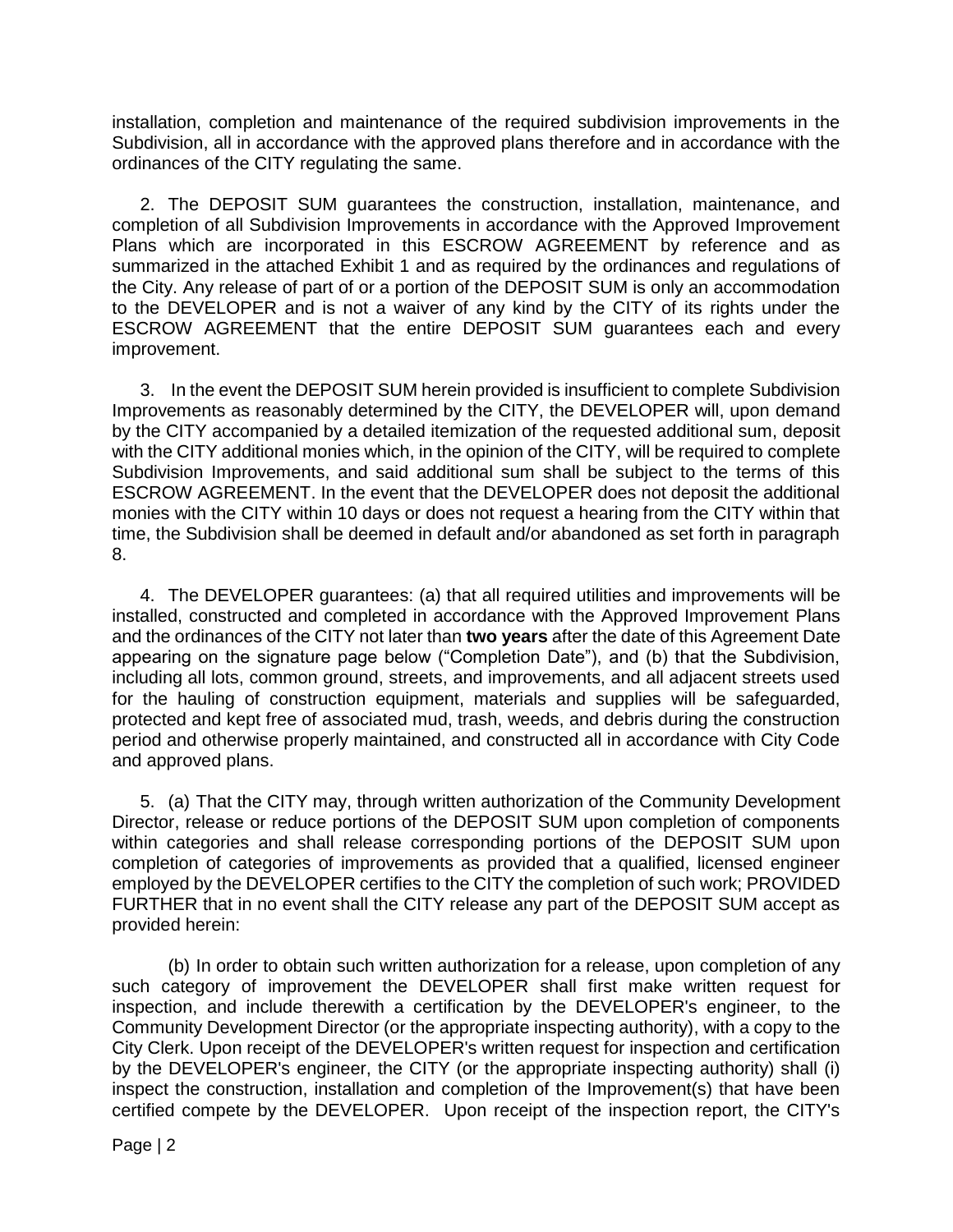Board of Aldermen will review the report, verify that the Subdivision Improvement complies with all laws and requirements of the CITY, and authorize such release.

(c) Except for discretionary releases that may be granted by the Board of Aldermen in the public interest, no category of any Subdivision Improvement shall be eligible for release until each and every component and requirement that makes up that category of Subdivision Improvement is deemed complete by the City. No category or subdivision may be deemed to be complete until there is a certification by the CITY that the project is complete. No certification shall be issued by the CITY unless all of the following takes place: (i) the DEVELOPER submits a written request to the CITY for inspection of the Subdivision Improvements; (ii) the inspection is completed by the CITY's inspector who determines that the Subdivision Improvement are complete and recommends to the CITY's Board of Aldermen that it be released; and (iii) the CITY's Board of Aldermen reviews the CITY's inspection report, determines that the Subdivision Improvement complies with all laws and requirements of the CITY, and authorizes such release.

(d) Upon certification by the CITY that the construction and installation of a category of Subdivision Improvement is complete (in accordance with §5(b) and (c) above), the CITY shall authorize the release of the ESTIMATED COST originally retained for that category *minus* a maximum retention of five percent (5%), as otherwise provided in this Section 5. The DEVELOPER shall not be released of any responsibility for installation, construction, completion, or maintenance for the required improvements, irrespective of any release that may have been issued based on specific improvements or inspections, prior to final approval of all improvements and release of the entire DEPOSIT SUM for all categories.

(e) IN NO EVENT SHALL the CITY be required to release, disburse or otherwise dispose of more than ninety-five percent (95%) of the DEPOSIT SUM, until the CITY has certified as provided herein that all categories of Subdivision Improvements have been completed in accordance with the Approved Improvement Plans and the regulations and ordinances of the CITY and the "as built drawings" have been approved by the CITY.

6. Upon completion of all of the Subdivision Improvements and prior to final release the DEVELOPER shall submit to the Community Development Director three (3) copies of "as built" drawings which show the actual installation of the said improvements, and that if after the Community Development Director or her designee reviews the "as built" drawings submitted it reasonably determines that all of the improvements have been completed and, as applicable, accepted by the respective utilities, then the Community Development Director shall approve the "as built" drawings. This Agreement shall not be deemed to create any commitment by the CITY to accept any improvement for dedication and maintenance.

7. Upon approval of the "as built" drawings and completion of the final improvements and certifications required, the final DEPOSIT SUM amounts shall be released not later than the sooner of (1) expiration of eighteen (18) months after acceptance of the improvements by the city or expiration of eighteen (18) months after occupancy permits have been issued on 90% of the all of the lots in the subdivision plats subject this agreement.

8. In the event the DEVELOPER shall be in default or abandon the Subdivision, or fail to complete the obligations herein, including, but not limited to, the failure to complete the Subdivision Improvements by the Completion Date, or the failure to properly maintain the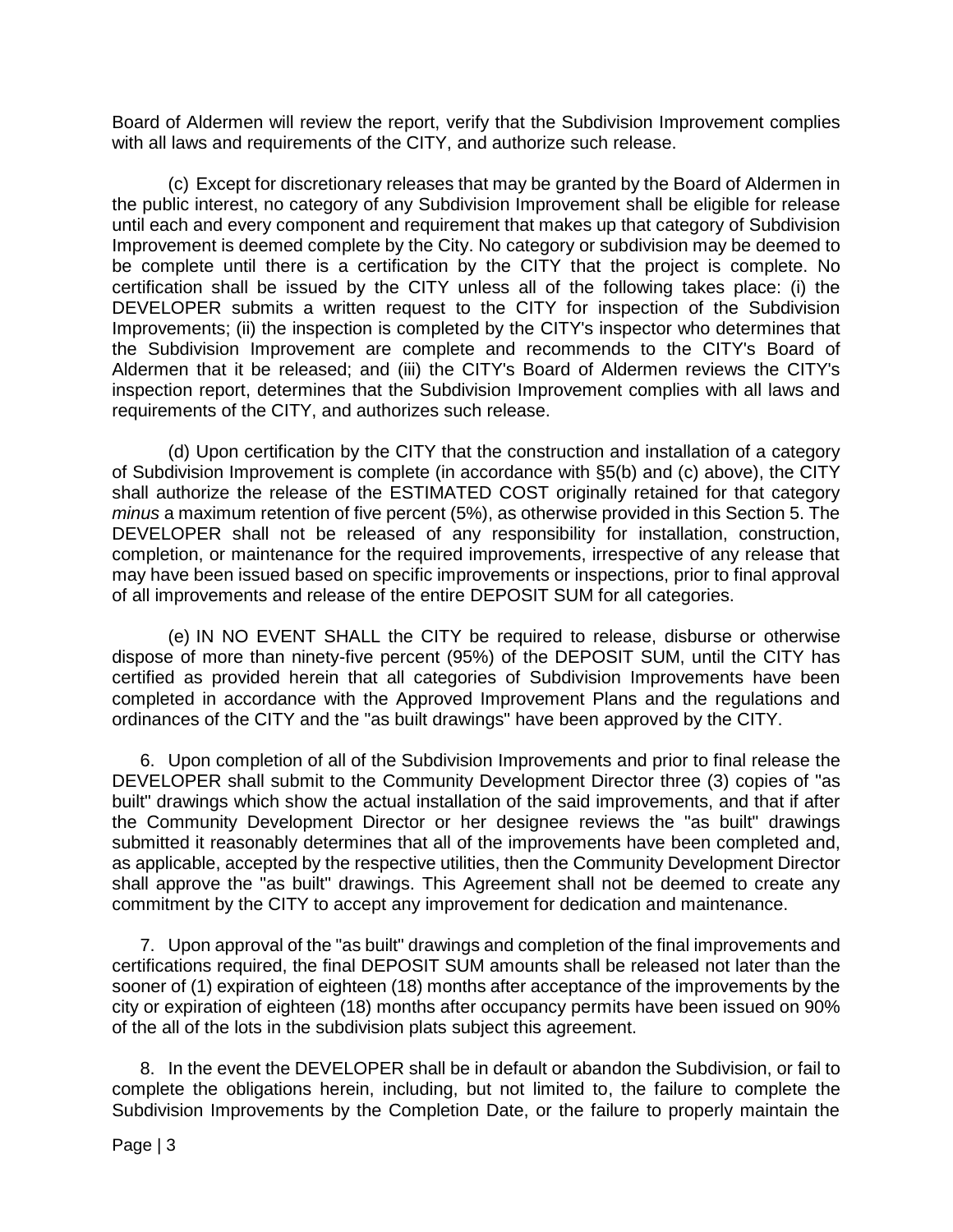improvements, including keeping the Improvements free of mud, debris, erosion, or otherwise, whichever occurs first, the DEVELOPER shall forfeit to the CITY the then current balance of the DEPOSIT SUM or any portion thereof, along with any additional sums deposited pursuant to paragraph 3 above, which funds the CITY may thereafter use to complete the Subdivision Improvements or otherwise rectify the DEVELOPER's failure hereunder. The CITY may further apply such necessary amount of the DEPOSIT SUM to remedy any failure of the DEVELOPER to perform its maintenance obligations in the Subdivision. For the purpose of this Agreement and the CITY's rights hereunder, any and all of the remaining DEPOSIT SUM may be applied to completion or maintenance of any improvements, and no limitation of any kind shall be implied from the line item calculations of separate improvements. If the CITY is required to remedy any failure of the DEVELOPER to perform its Maintenance Obligations during this agreement, the CITY may also require DEVELOPER to with the CITY additional monies as may be needed as set forth in paragraph 3 herein.

9. Exercise or waiver by CITY of any enforcement action under this agreement or the CITY's Code does not waive or foreclose any other or subsequent enforcement action whatsoever. The DEPOSIT SUM and/or deposit placed under this Agreement shall be governed by the provisions of the Subdivision Code, Chapters 435 and 480, and the DEVELOPER agrees to the provisions thereof as if set forth herein. The CITY shall be entitled to its costs, including reasonable attorneys' fees, in enforcement of DEVELOPER'S obligations under this Agreement.

10. Nothing in this Agreement is deemed to create a third party beneficiary or benefit any party besides the parties to this Agreement.

11. The CITY and DEVELOPER hereby accept this agreement as a lawful and satisfactory ESCROW AGREEMENT.

IN WITNESS WHEREOF, the parties hereto have hereunto set their hands and affixed their seals this \_\_\_\_\_\_\_ day of \_\_\_\_\_\_\_\_\_\_\_\_\_\_\_, 20\_\_\_ ("Agreement Date").

ACCEPTED:

## **CITY OF FENTON, MISSOURI**

By:

Dated: **Dated:** 

ATTESTED:

City Clerk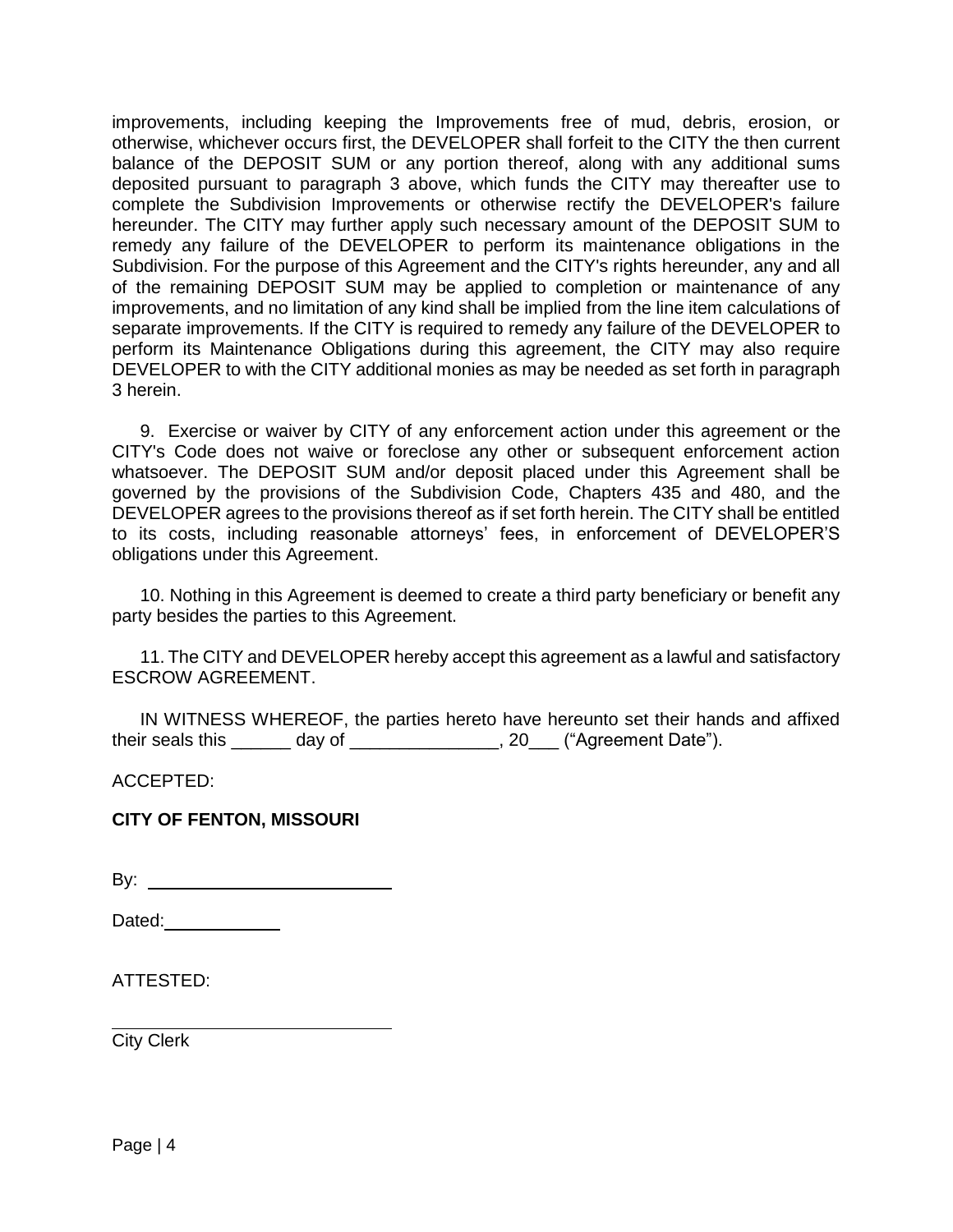## **[Owner/Developer]**

By:  $Its: \_\_\_\_\_\_\_\$ 

Dated: **Dated:** 

STATE OF MISSOURI ) ) ss:

COUNTY OF ST. LOUIS )

On this day of 20\_\_, before me appeared \_\_\_\_\_\_\_\_\_\_\_\_\_\_\_\_\_\_\_, personally known, who being by me duly sworn, did say that he is the \_\_\_\_\_\_\_ of \_\_\_\_\_ , a corporation of the State of Missouri, and that the foregoing instrument was signed and sealed on behalf of said corporation, by authority of its Board of Directors, and said \_\_\_\_\_\_\_\_\_\_\_\_\_\_\_\_\_\_\_\_\_\_\_\_\_ acknowledged said instrument to be the free act and deed of said corporation.

IN WITNESS WHEREOF, I have hereunto set my hand and affixed my official seal in the County and State aforesaid, the day and year first above written.

Notary Public

My Commission Expires: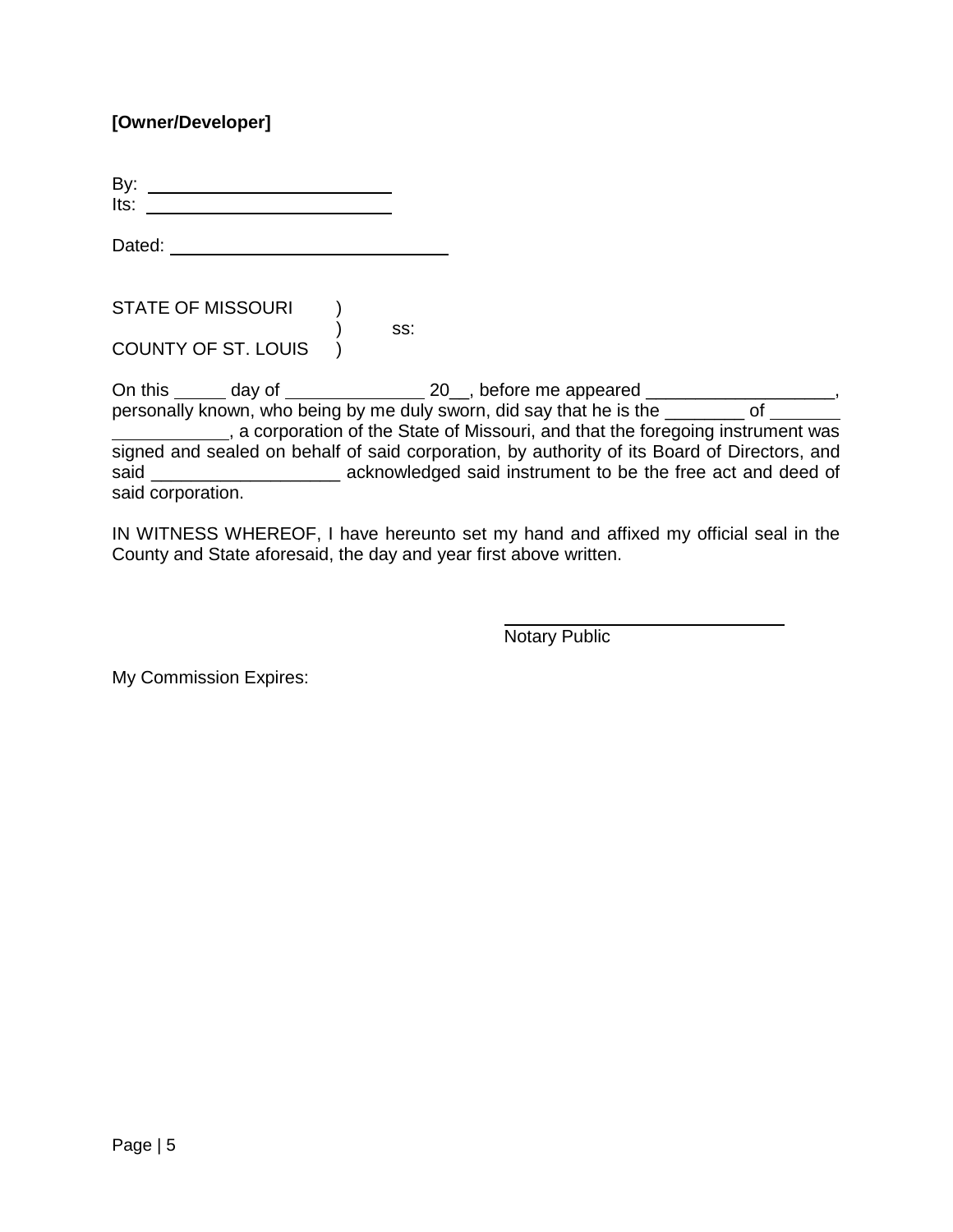## **Exhibit 1**  Subdivision Improvement Cost Estimates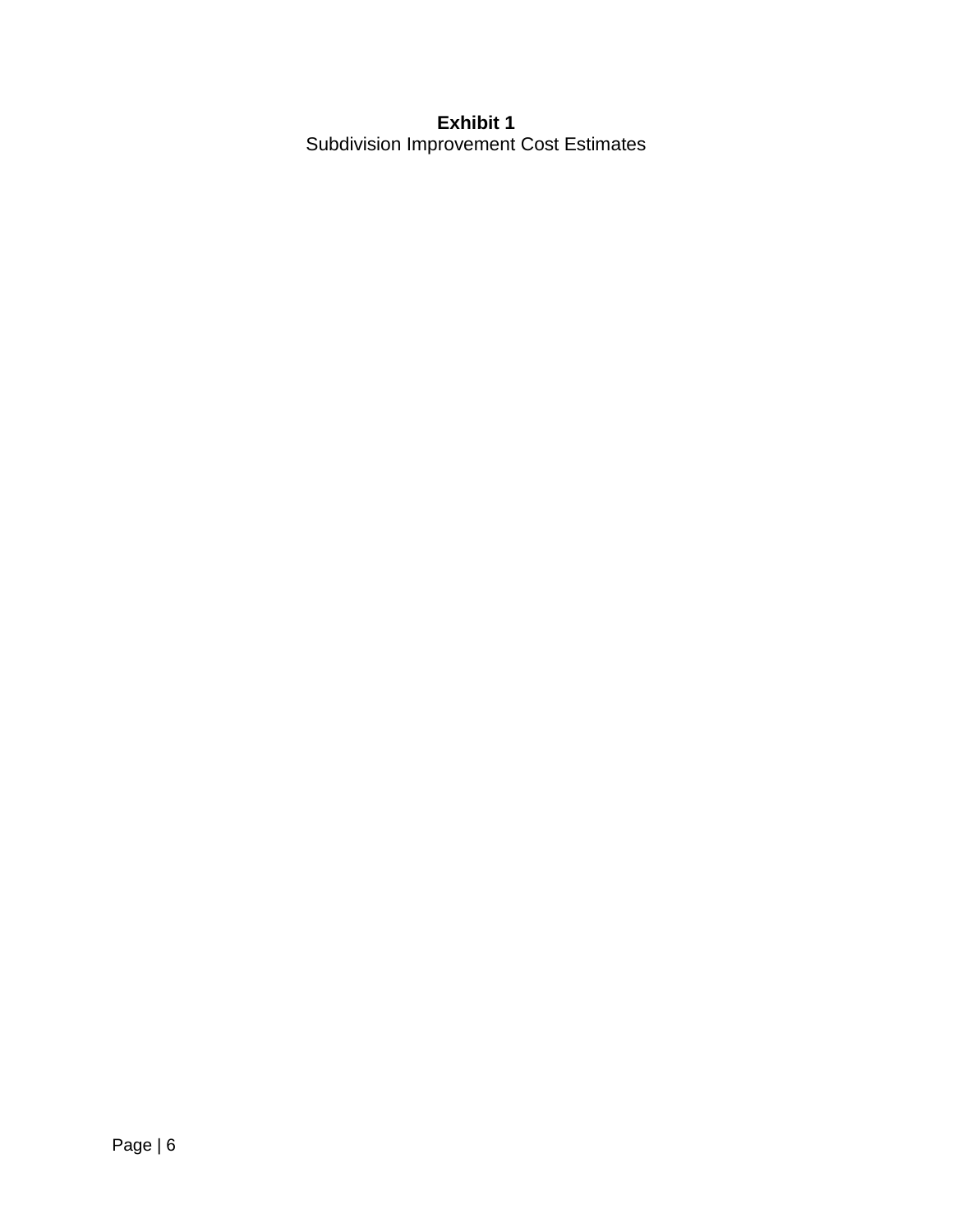## **CITY OF FENTON FORM OF LETTER OF CREDIT**

**\*\*\*NAME OF ISSUING BANK\*\*\* \*\*\*Bank Address\*\*\*** 

**\_\_\_\_\_\_\_\_ \_\_\_\_, 20\_\_**

IRREVOCABLE LETTER OF CREDIT NO. \_\_\_\_\_\_\_\_\_\_\_\_\_\_\_

City of Fenton, Missouri 625 New Smizer Mill Road Fenton, MO 63026 Attn: Community Development Director

Dear Madam:

 We hereby establish in favor of the CITY OF FENTON, MISSOURI, upon the application of and for the account of \*\*\*Account Party\*\*\*, \*\*\*Account Party Address\*\*\* (the "Account Party") our transferable irrevocable standby letter of credit (the "Letter of Credit") in the amount of **\$\_\_\_\_\_\_\_\_\_\_.00 (the "Maximum Available Credit"), subject to the reduction as hereinafter set forth.** 

For information only: This letter of credit is issued with respect to a subdivision of land in the City of Fenton, Missouri, known as \_\_\_\_\_\_\_\_\_\_\_\_\_\_\_\_\_\_\_\_\_\_\_\_\_\_\_\_\_\_Subdivision Plat dated \_\_\_\_\_\_\_\_\_\_\_\_\_\_\_\_\_\_\_ issued by you for the benefit of the Account Party (the "Plat Approval").

 Subject to all of the terms and conditions of this Letter of Credit, the Maximum Available Credit shall be made available by your draft(s) at sight drawn on us accompanied by this Letter of Credit and any amendments thereto for presentation and by the following documents:

 Your signed certificate, in the form attached hereto as Exhibit A, dated not more than ten days prior to its presentation to us

\**No draft will be paid if the amount thereof is in excess of the Maximum available Credit hereunder as of the date such draft is to be paid*.

Multiple drawings may be presented under this Letter of Credit, which, in the aggregate and subject to the limitations set forth herein, shall not exceed the Maximum Available Credit then in effect and each such drawing honored by us hereunder shall reduce the Maximum Available Credit by the amount of such drawing. The draft(s) drawn under this Letter of Credit must be drawn and presented to our offices at \*\*\*Bank Address\*\*\* Attention:

\_\_\_\_\_\_\_\_\_\_\_\_\_\_\_\_\_\_\_\_\_\_\_\_\_\_\_\_ (or such other officer, department or address designated in writing by us to you at your address shown above or at such other address as you shall advise us of in writing) by hand delivery or by delivery by courier between 9:00 a.m. and 4:30 p.m. (St. Louis, Missouri time) on a Business Day (as defined below). As used in this Letter of Credit, "Business Day" shall mean any day other than a Saturday, Sunday or a day on which banking institutions in the State of Missouri are authorized or required by law to close.

We hereby agree that all drafts drawn under and in compliance with the terms of this Letter of Credit will be duly honored by us upon delivery of any of the certificate(s) specified above and if presented at our aforesaid office on or before the Expiration Date (as defined below).

If demand for payment is made hereunder in strict conformity with the terms and conditions of this Letter of Credit before 11:00 a.m. (St. Louis, Missouri time) on any Business Day, payment of the amount demanded shall be made in immediately available funds not later than 1:00 p.m. (St. Louis, Missouri time) on the next succeeding Business Day.

Payment under this Letter of Credit to you shall be made by wire transfer of immediately available funds per your instructions.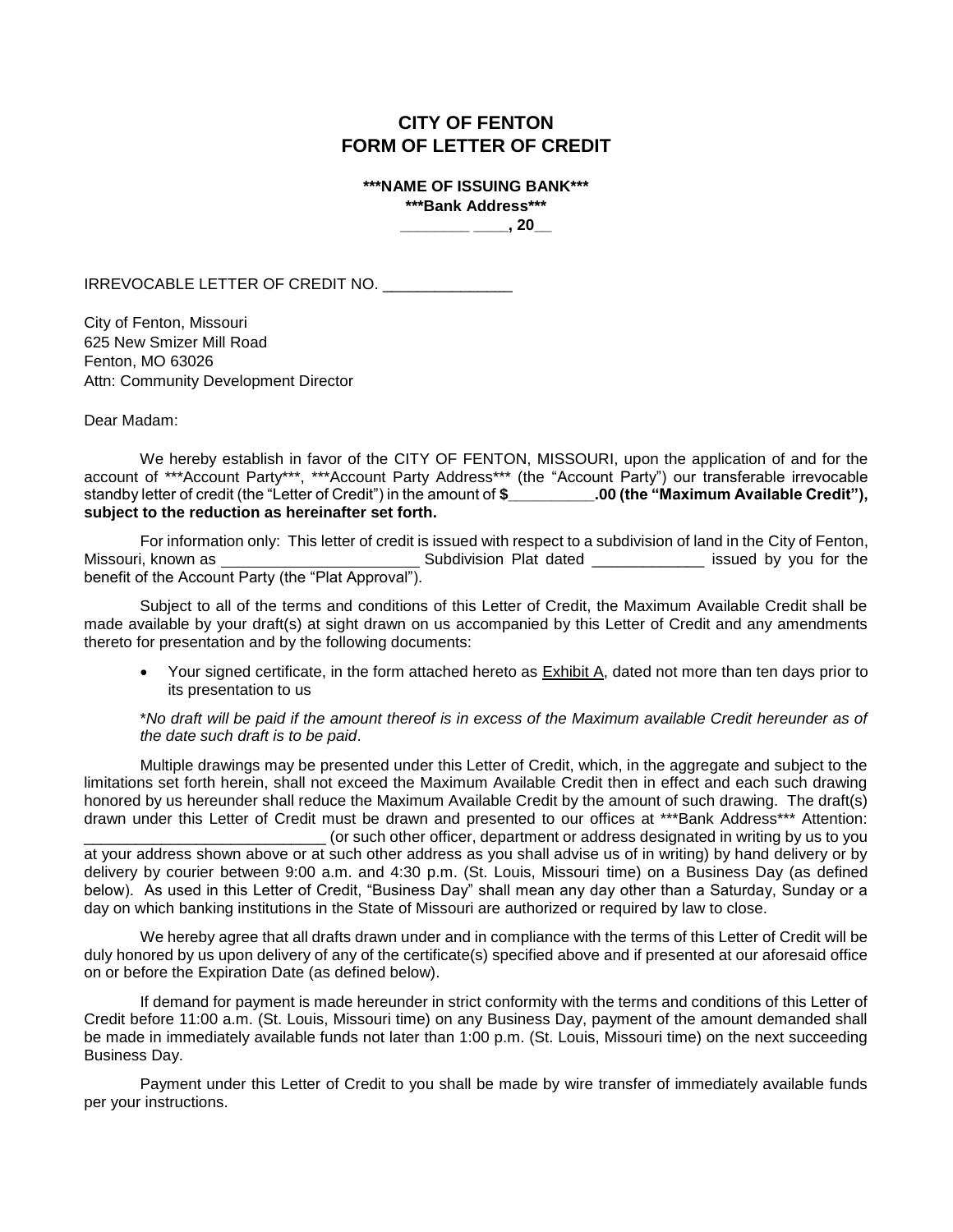Only you or a transferee may make drawings under this Letter of Credit. Upon payment as provided above of the amount specified in a sight draft drawn hereunder, the Maximum Available Credit of the Letter of Credit shall be reduced by the amount of the payment.

If demand for payment does not conform to the terms and conditions of this Letter of Credit, we will promptly notify you thereof and of the reasons therefor, such notice to be promptly confirmed in writing to you, and we shall hold all documents at your disposal or return the same to you, if directed by you.

This Letter of Credit is effective immediately and expires on the earliest of (i) 4:00 p.m. (St. Louis, Missouri time) on \_\_\_\_\_\_\_\_\_\_\_\_\_\_\_\_\_\_\_\_, \_\_\_\_\_\_\_, which date is thirty (30) months from its effective date, \*\*\*as such date may be extended as hereinafter provided\*\*\* (ii) when you have drawn and we have paid to you the Maximum Available Credit of this Letter of Credit or (iii) the day on which this Letter of Credit is surrendered to us for cancellation (collectively, the "Expiration Date"); provided, however, notwithstanding the termination by expiration of this Letter of Credit, our payment obligation shall survive such expiration with respect to any sight drafts accompanied by a certificate in the form of Exhibit A, presented to us for payment prior to the expiration of this Letter of Credit; **and further provided** that upon such expiration, or if automatically extended upon expiration of the last extension, we shall immediately transfer the balance of the Maximum Available Credit to you at the following account:

| <b>Bank</b>           |  |  |  |  |
|-----------------------|--|--|--|--|
| Routing No.           |  |  |  |  |
| Account No. _         |  |  |  |  |
| <b>City of Fenton</b> |  |  |  |  |

or such other account subsequently designated by you, unless you authorize in writing a release of our obligations under this Letter of Credit or authorize a replacement of the Letter of Credit. It is a condition of this Letter of Credit that it shall be deemed automatically extended, without amendment, for one year from the present or any future Expiration Date hereof, unless at least 75 days prior to any such date, we shall send you, in the form attached hereto as Exhibit B, notice that we elect not to consider this Letter of Credit renewed for such additional one-year period. Notwithstanding any automatic extensions, this letter of credit shall expire fully and finally not later than which date is thirty-six (36) months from its effective date.

Upon our receipt, from time to time, from you of a written reduction certificate in the form attached as **Exhibit** C, we are authorized to reduce the Maximum Available Credit hereunder by the amount stated in such certificate, any such reduction to be effective only at our close of business on the date on which we receive such written reduction certificate.

This Letter of Credit shall be governed by the Uniform Customs and Practice for Documentary Credits, 1993 Revision, International Chamber of Commerce Commission Publication No. 500, but excluding the provisions of Article 41 thereof (the "UCPDC").

Any communications with respect to this Letter of Credit shall be in writing and shall be addressed to us at \*\*\*Bank Address\*\*\*. Attention: \_\_\_\_\_\_\_\_\_\_\_\_\_\_\_\_\_\_\_\_\_, specifically referring thereon to Irrevocable Letter of Credit No. \_\_\_\_\_\_\_\_\_\_\_\_\_\_\_.

You may transfer your rights under this Letter of Credit in their entirety (but not in part) to any transferee. Transfer of your rights under this Letter of Credit to any such transferee shall be affected only upon the presentation to us of this Letter of Credit accompanied by a transfer letter in the form attached hereto as Exhibit D, and we consent to such transfer without charges or fees of any kind. Upon such transfer, the transferee shall have no further rights to transfer this Letter of Credit.

This Letter of Credit sets forth in full our undertaking, and such undertaking shall not in any way be modified, amended, amplified or limited by reference to any document, instrument or agreement referred to herein (including, without limitation, the Plat Approval, but excluding the UCPDC), and any such reference shall not be deemed to incorporate herein by reference any document, instrument or agreement. Exhibits A,B,C, and D attached hereto are incorporated herein by reference as an integral part of this Letter of Credit.

Very truly yours,

\*\*\*NAME OF ISSUING BANK\*\*\*

By:\_\_\_\_\_\_\_\_\_\_\_\_\_\_\_\_\_\_\_\_\_\_\_\_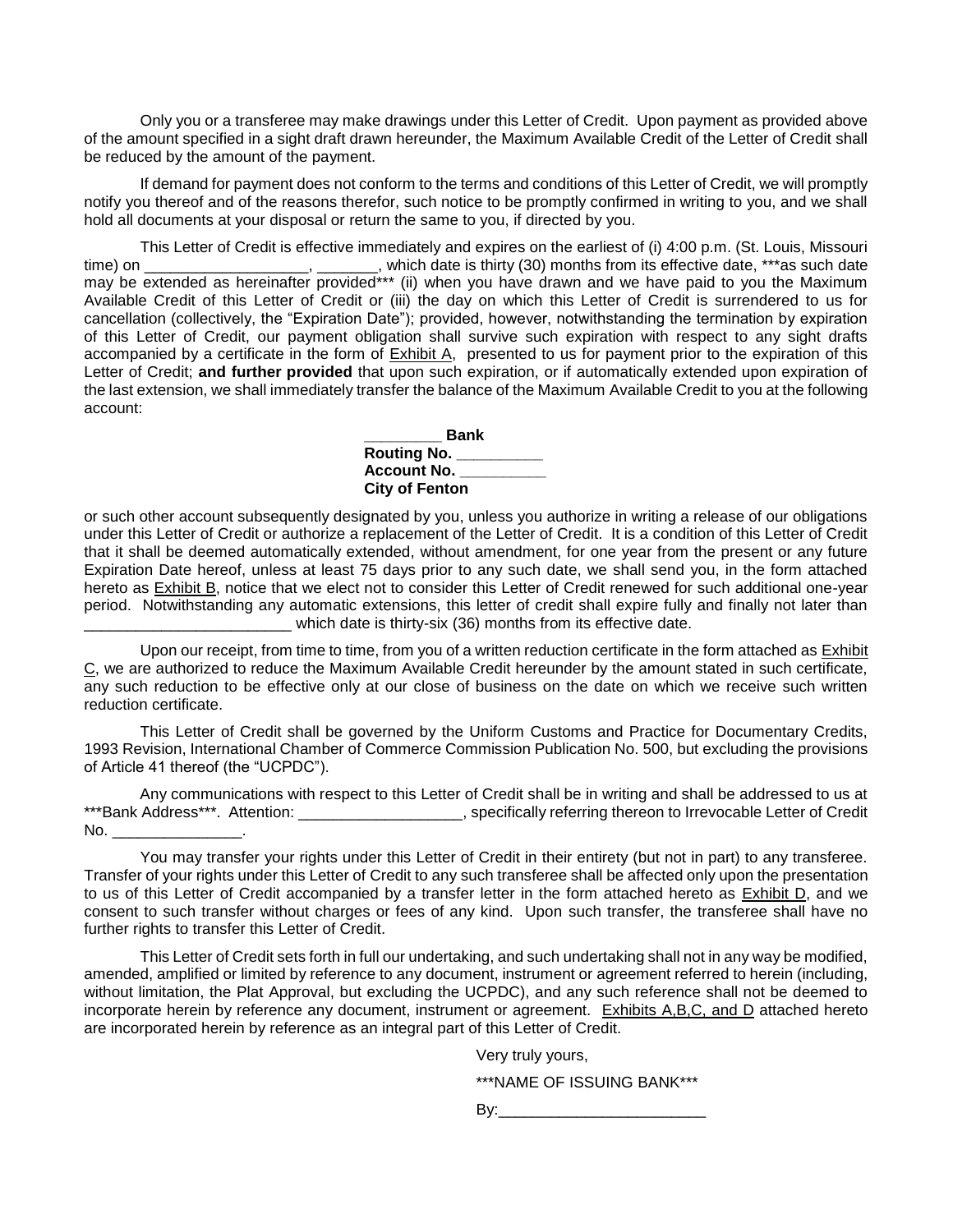### **EXHIBIT A**

#### **TO LETTER OF CREDIT**

## **FORM OF CERTIFICATE FOR "A" DRAWING**

\*\*\*Date\*\*\*

\*\*\*Name of Issuing Bank\*\*\*

\*\*\*Bank Address\*\*\*

Attention:

Re: Your Letter of Credit No. \_\_\_\_\_\_\_\_\_\_\_

In Favor of City of Fenton, Missouri

Gentlemen:

 The undersigned, a duly authorized official of City of Fenton, Missouri (the "Beneficiary"), hereby certifies to \*\*\*Name of Issuing Bank\*\*\* (the "Bank"), with reference to Irrevocable Letter of Credit No. \_\_\_\_\_\_\_\_\_\_\_\_ (the "Letter of Credit"; any capitalized terms used herein and not defined shall have their respective meanings as set forth in the said Letter of Credit) issued by the Bank in favor of the Beneficiary, that:

- 1. The Account Party has failed to complete all improvements or fulfill all obligations required by the Subdivision Code, Improvement plans, or any Deposit Agreement.
- 2. The draft in the sum of \$\_\_\_\_\_\_\_\_\_\_\_\_ accompanying this Certificate is not in excess of the Maximum Available Credit under the Letter of Credit and shall result in a reduction of the Maximum Available Credit under the Letter of Credit.

Transfer the funds as stated above to the credit of the City of Fenton, Missouri to

Eank, Routing No. \_\_\_\_\_\_\_\_\_\_\_\_\_\_\_, Account No. \_\_\_\_\_\_\_\_\_\_\_\_\_\_\_\_\_\_, Attention: Community Development Director.

IN WITNESS WHEREOF, the Beneficiary has executed and delivered this certificate this \_\_\_\_\_\_\_\_\_ day of \_\_\_\_\_\_\_\_\_\_\_\_.

CITY OF FENTON, MISSOURI

By:

Community Development Director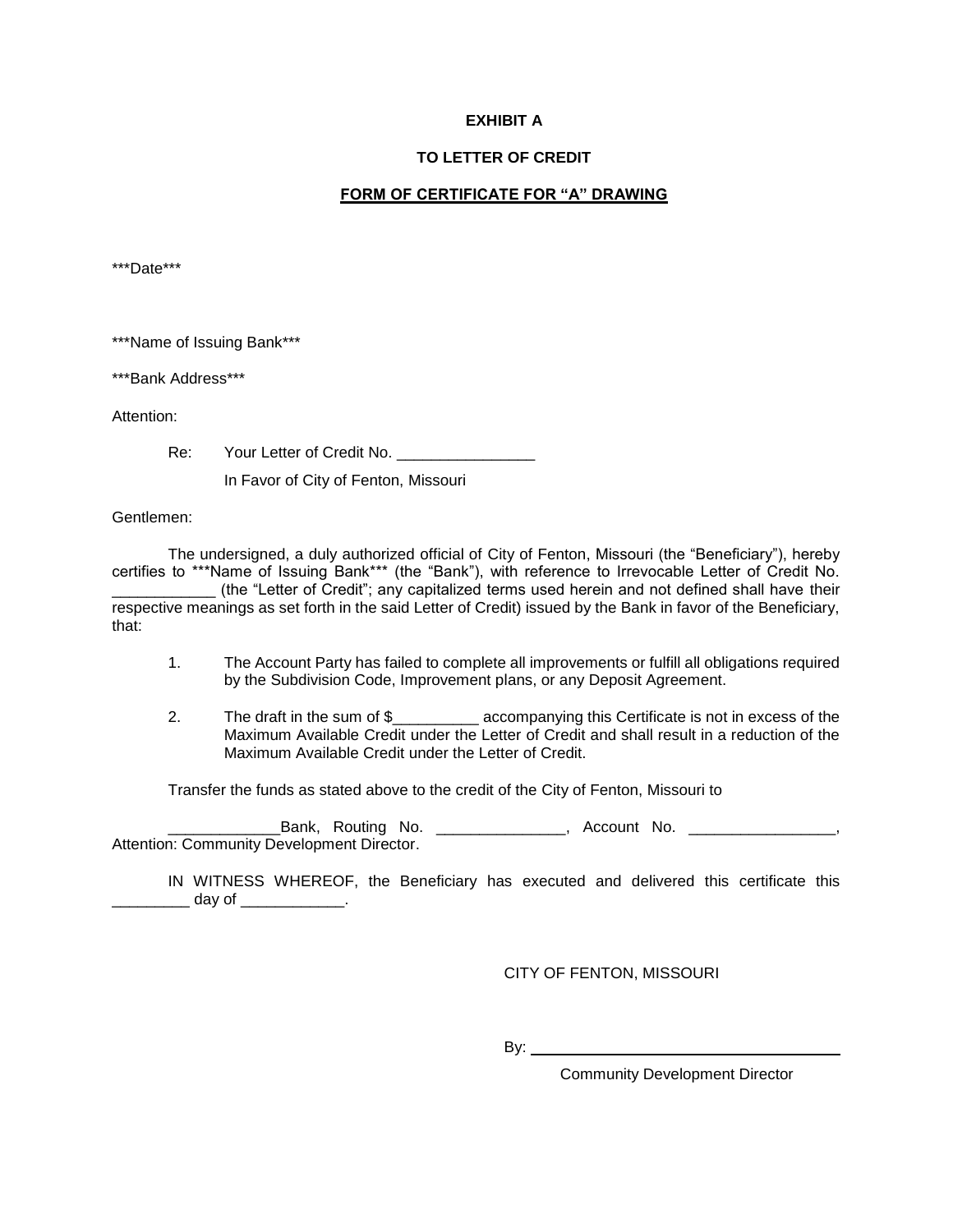#### **EXHIBIT B**

#### **TO LETTER OF CREDIT**

#### **FORM OF NOTICE OF EXPIRATION**

\*\*\*Date\*\*\*

City of Fenton, Missouri 625 New Smizer Mill Road Fenton, MO 63026 Attn: Community Development Director

> Re: Our Letter of Credit No. \_\_\_\_\_\_\_\_\_\_\_\_\_\_\_\_ in Favor of City of Fenton, Missouri Amount: \_\_\_\_\_\_\_\_\_\_\_\_\_\_\_\_\_\_\_\_\_\_ Expiration Date: \_\_\_\_\_\_\_\_\_\_\_\_\_\_

Dear Community Development Director:

 Please consider this letter as the Bank's notification that the Bank does not intend to renew the above-reference letter of credit and, therefore, it will expire in full and finally on the above-mentioned date.

Very truly yours,

\*\*\*NAME OF ISSUING BANK\*\*\*

By:

Authorized Officer

cc: \*\*\*Account Party\*\*\*

\*\*\*Account Party Address\*\*\*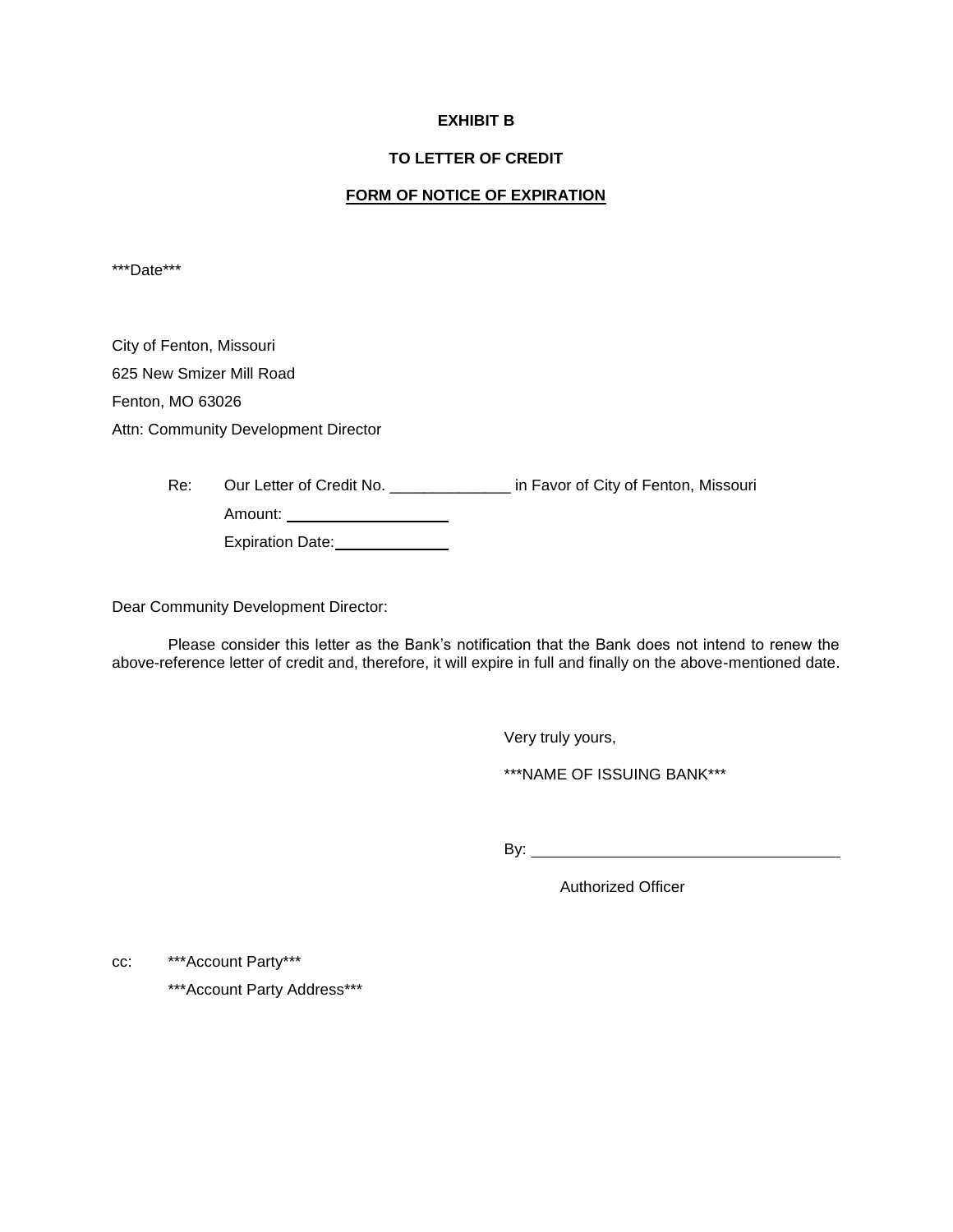#### **EXHIBIT C**

### **TO LETTER OF CREDIT**

## **FORM OF REDUCTION CERTIFICATE**

Community Development Director City of Fenton, Missouri 625 New Smizer Mill Road Fenton, MO 63026

\*\*\*Date\*\*\*

\*\*\*Name of Issuing Bank\*\*\*

\*\*\*Bank Address\*\*\*

Attention:

LETTER OF CREDIT NUMBER:

IN ORIGINAL AMOUNT OF: \$

Gentlemen:

This certificate authorizes reduction in the amount of \$\_\_\_\_\_\_\_\_ of the above letter of credit. The remaining maximum available credit for this letter of credit is \$ \_\_\_\_\_\_\_\_\_\_\_\_\_\_.

CITY OF FENTON, MISSOURI

By:  $\frac{y}{x}$ 

Community Development Director

Memo to Developer: for information only

(This portion will be provided for developer's information and will not form a part of the reduction certificate.)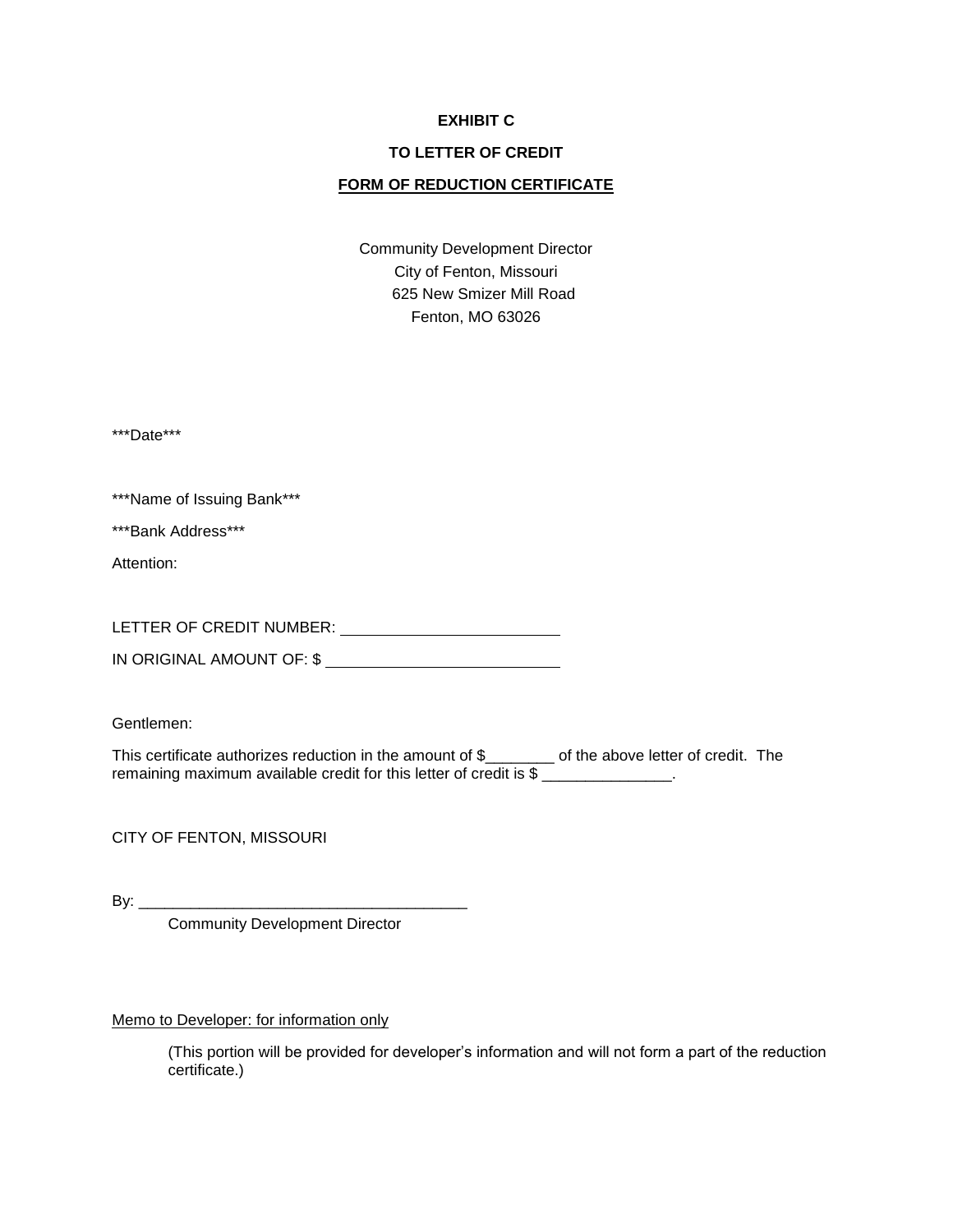## **EXHIBIT D**

### **TO LETTER OF CREDIT**

#### **FORM FOR FULL TRANSFER OF LETTER OF CREDIT**

\*\*\*Date\*\*\*

\*\*\*Name of Issuing Bank\*\*\*

\*\*\*Bank Address\*\*\*

Attention:

Re: Your Letter of Credit ("Letter of Credit") No. \_\_\_\_\_\_\_\_\_\_\_\_\_ in favor of City of Fenton, Missouri

Gentlemen:

 The undersigned, City of Fenton, Missouri ("Transferor") has transferred and assigned (and hereby confirms said transfer and assignment) all of its rights in and under the Letter of Credit to [name and address of Transferee]("Transferee"). Transferor confirms that it no longer has any rights under or interest in the Letter of Credit and that you shall have no further responsibility to make payment under the Letter of Credit to Transferor.

 Transferor hereby surrenders the Letter of Credit to you and requests that you note the transfer of the Letter of Credit and deliver the Letter of Credit, amended or endorsed to reflect said transfer, to **Transferee** 

CITY OF FENTON, MISSOURI [NAME OF TRANSFEREE]

By: \_\_\_\_\_\_\_\_\_\_\_\_\_\_\_\_\_\_\_\_\_\_\_\_\_ By: \_\_\_\_\_\_\_\_\_\_\_\_\_\_\_\_\_\_\_\_\_\_\_\_\_

Community Development Director **Example 20 Figure 2018** [Name and Title of

Authorized Officer of Transferee]